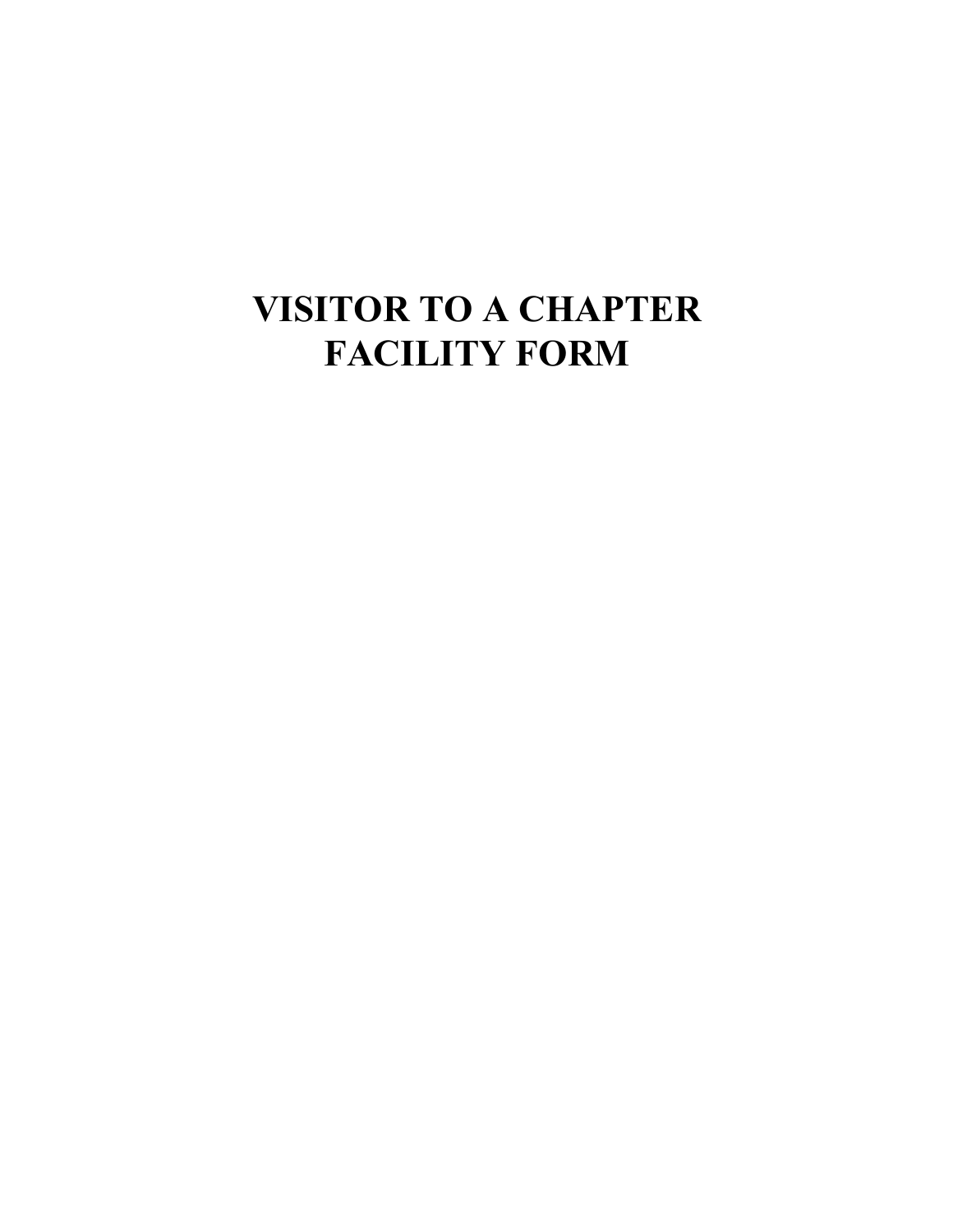## **JAMES R. FAVOR & COMPANY, LLC MODEL ASSUMPTION OF THE RISK AND HOLD HARMLESS AGREEMENT**

## CONDITION OF CHAPTER FACILITY ASSUMPTION OF THE RISK AND HOLD HARMLESS (VISITOR TO CHAPTER FACILITY)

[insert legal name of visitor] (the "**Visitor**"), as a material part of the permission granted to Visitor to visit [insert address here] (the "**Chapter Facility**"), hereby agrees with [insert legal name of the House Corporation here] (the "**House Corporation**") that none of:

- (A) [insert legal name of general fraternity here] (the "**Fraternity**");
- (B) the House Corporation;
- (C). [insert name of Chapter here] (the "**Chapter**"); nor

(D) any officer, director, member, or employee of any of the Fraternity, the House Corporation, or the Chapter (together the "**Released Parties**") will be liable to Visitor for, and Visitor expressly assumes the risk of and waives any and all claims Visitor may have against any Released Party with respect to:

- (i) any and all damage to property or injury to persons in, upon, or about the Chapter Facility or associated premises, caused by, arising out of, or in any way resulting from any act, error, or omission (except for the reckless or intentional conduct of Released Party);
- (ii) any and all damage to property or injury to persons caused by, arising out of, or in any way resulting from a condition in, upon, or about the Chapter Facility or associated premises due to:
	- a. unsanitary conditions in, upon, or about the Chapter Facility or associated premises, regardless of cause or origin;
	- b. the presence of substances which are or may become hazardous;
	- c. the presence of any virus, bacterium, communicable disease, parasite, or other organism or any variation thereof, including, without limitation, the COVID-19 virus or any mutation thereof, whether such condition is the result of an act, error, or omission of a Released Party, negligent or otherwise;
	- d. any casualty, explosion, falling plaster or other masonry or glass, steam, gas, electricity, water or rain which may leak from: (1) any part of the Chapter Facility or associated premises; (2) the pipes, appliances, or plumbing works in the Chapter Facility or associated premises; or (3) the roof, street, or subsurface or from any other place, or resulting from dampness;
- (iii) any and all damage to property or injury to persons caused by, arising out of, or in any way resulting from an act, error, or omission of other persons in, upon, or about the Chapter Facility or associated premises, or which damage or injury is caused by, arises out of, or results from by quasi-public work;
- (iv) any damage to property entrusted to employees or independent contractors of any Released Party; and
- (v) any loss of or damage to property by theft or any other cause.

Visitor agrees that Visitor will obey all instructions, directives, and orders of all local, state, province, and federal governments, including all agencies thereof, concerning any virus,